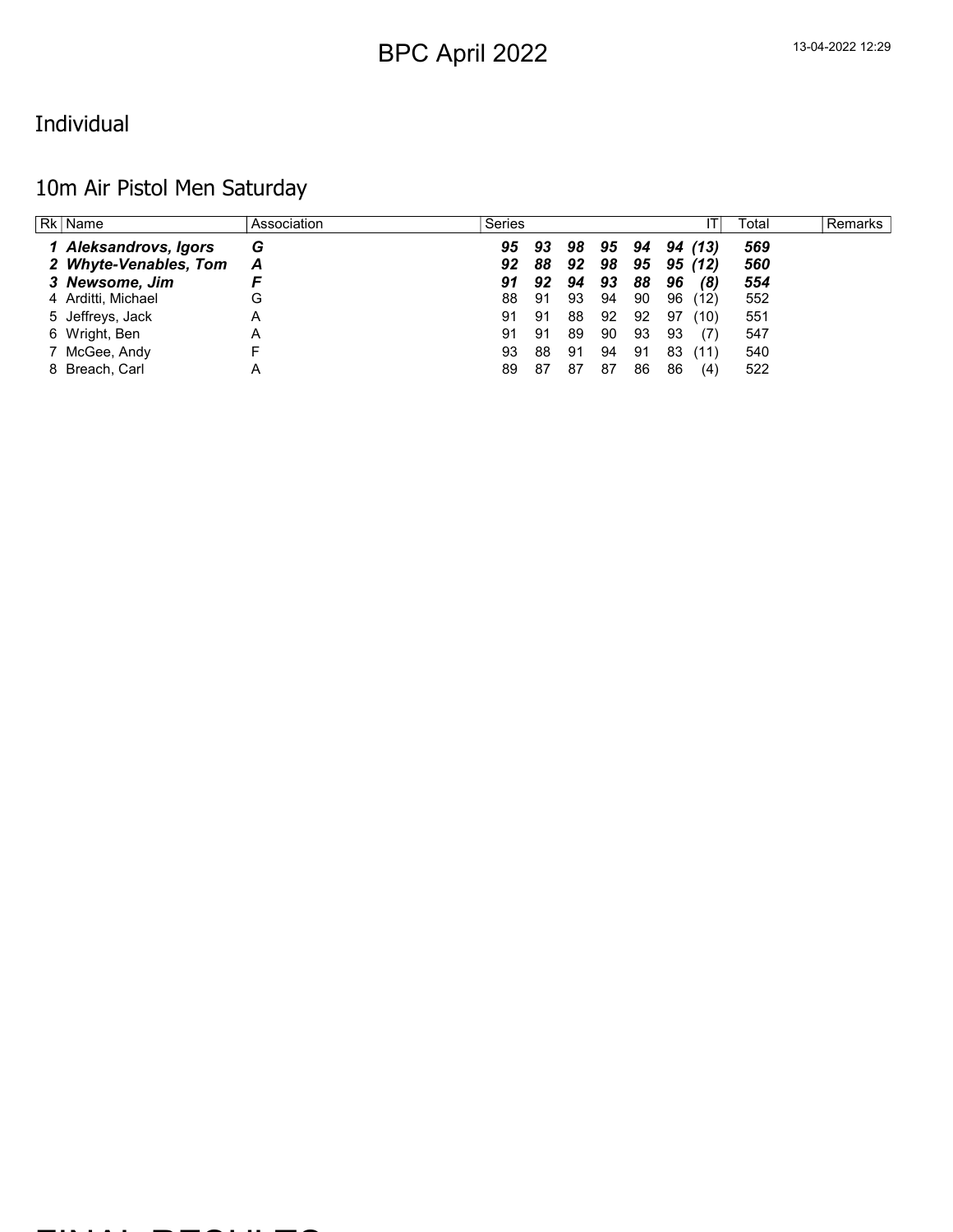### 10m Air Pistol Women Saturday

| <b>Rk</b> Name | Association | Series |    |    |    |    |    |     | ʻotal | Remarks |
|----------------|-------------|--------|----|----|----|----|----|-----|-------|---------|
| Goddard, Tania |             |        | 79 | 84 | 85 | 89 | 88 | (3) | 507   |         |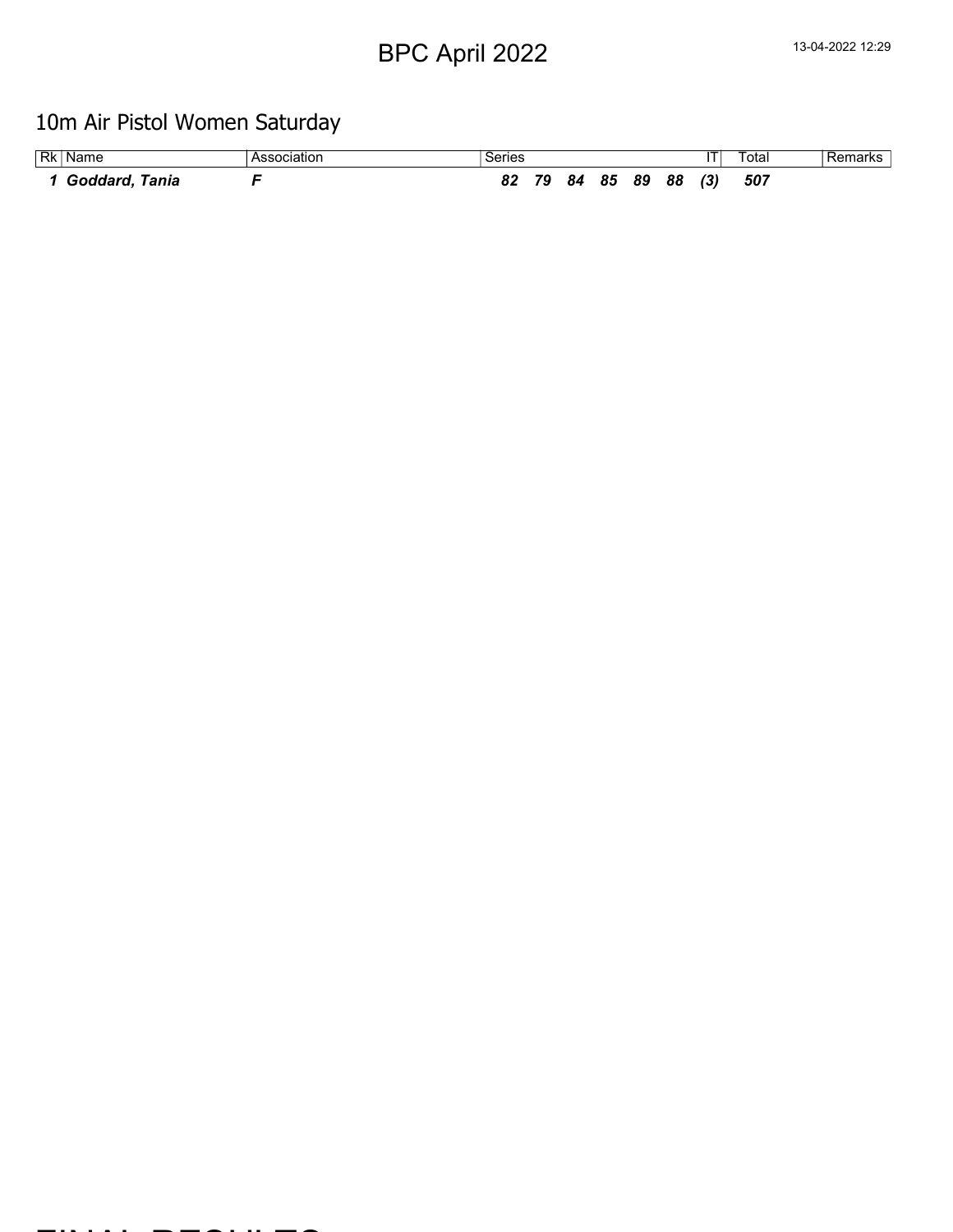### Air 25m Rapid Fire Pistol Open

| Rk   Name           | Association | Series |       |       |                   |                        |     | Total | Remarks I |
|---------------------|-------------|--------|-------|-------|-------------------|------------------------|-----|-------|-----------|
| 1 Gilmore, Francine | JA          |        |       |       |                   | 95 95 91 93 95 86 (12) |     | - 555 |           |
| 2 Evans, Lucinda    | JA          |        |       |       | 92 91 75 94 92 90 |                        | (8) | 534   |           |
| 3 Lovett, Jack      | JA          |        |       |       | 94 95 76 92 90 74 |                        | (9) | 521   |           |
| 4 Durtnall, Peter   |             |        | 94 89 | 78 84 | 80                | 69                     | (3) | 494   |           |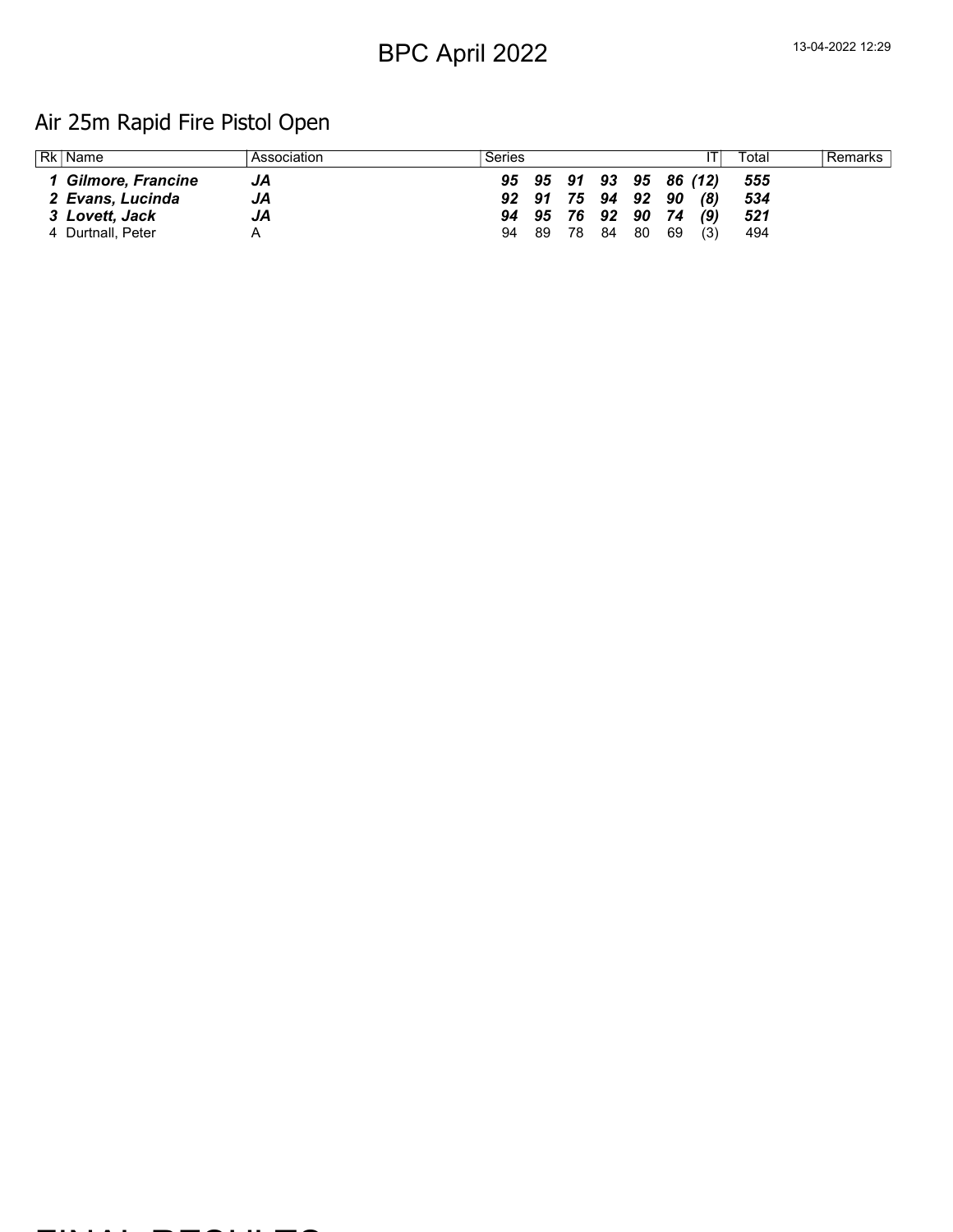### Air 25m Sport Pistol Women

| Rk   Name           | Association | Series |    |     | Total | Remarks |
|---------------------|-------------|--------|----|-----|-------|---------|
| 1 Evans, Lucinda    | JA          |        |    |     | 573   |         |
|                     |             | 97     | 92 | 95  | 284   |         |
|                     |             | 95     | 96 | -98 | 289   |         |
| 2 Gilmore, Francine | JA          |        |    |     | 565   |         |
|                     |             | 93     | 89 | -94 | 276   |         |
|                     |             | 98     | 96 | 95  | 289   |         |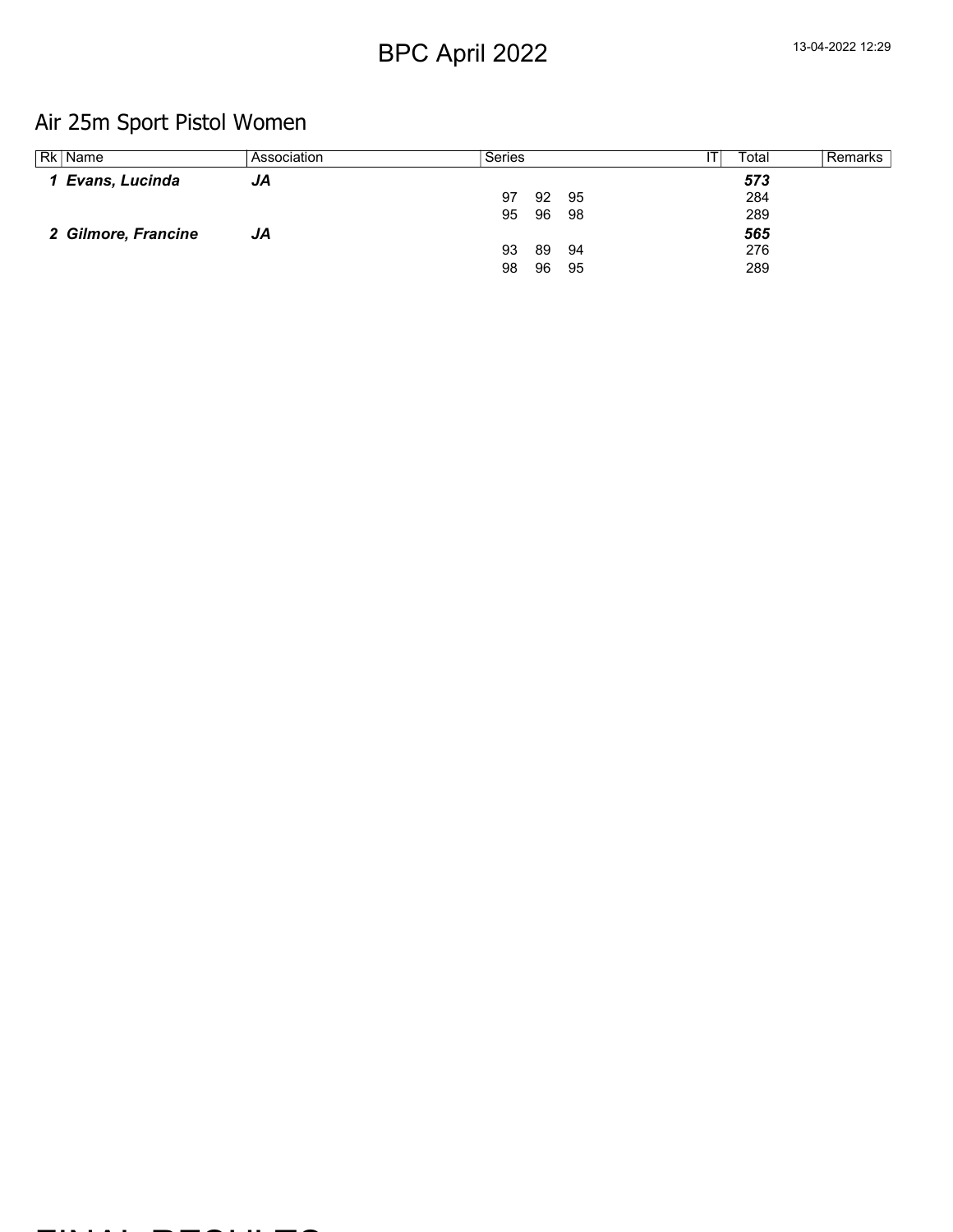### Air 25m Pistol (Standard Handgun) Men

| Rk Name           | Association | Series   |    | Total | Remarks |
|-------------------|-------------|----------|----|-------|---------|
| 1 Wright, Ben     | A           |          |    | 558   |         |
|                   |             | 90<br>91 | 94 | 275   |         |
|                   |             | 93<br>94 | 96 | 283   |         |
| 2 Lovett, Jack    | JA          |          |    | 548   |         |
|                   |             | 93<br>95 | 91 | 279   |         |
|                   |             | 96<br>94 | 79 | 269   |         |
| 3 Durtnall, Peter | Α           |          |    | 523   |         |
|                   |             | 86<br>84 | 85 | 255   |         |
|                   |             | 92<br>88 | 88 | 268   |         |
| 4 Chant, Vince    | Α           |          |    | 517   |         |
|                   |             | 80<br>82 | 85 | 247   |         |
|                   |             | 91<br>92 | 87 | 270   |         |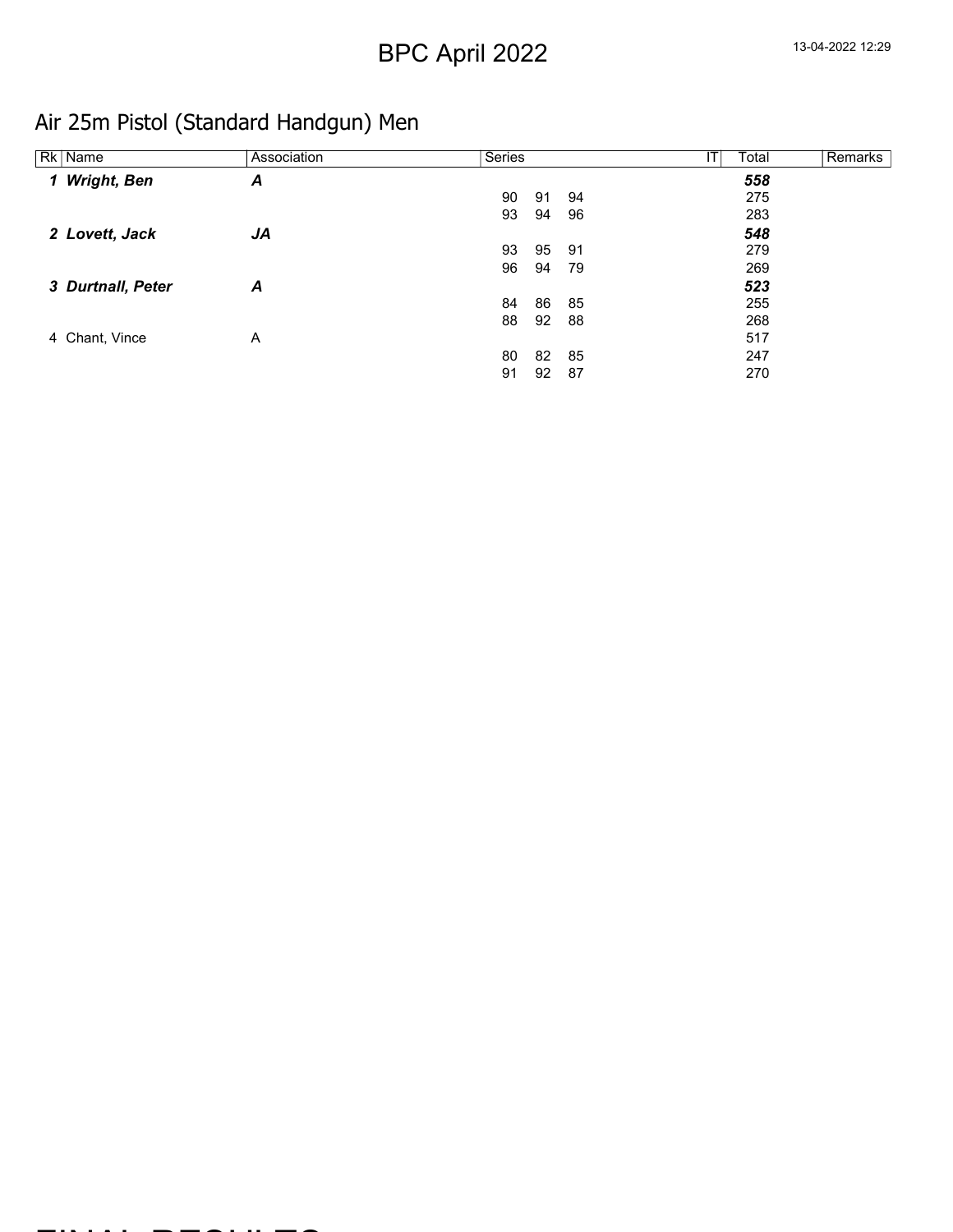### Air 25m Standard Pistol Open

| Rk Name           | Association      | <b>Series</b> |    | IT | Total | Remarks |
|-------------------|------------------|---------------|----|----|-------|---------|
| 1 Evans, Lucinda  | JA               |               |    |    | 563   |         |
|                   |                  | 95            | 95 |    | 190   |         |
|                   |                  | 92            | 95 |    | 187   |         |
|                   |                  | 96            | 90 |    | 186   |         |
| 2 Jeffreys, Jack  | $\boldsymbol{A}$ |               |    |    | 537   |         |
|                   |                  | 90            | 94 |    | 184   |         |
|                   |                  | 86            | 96 |    | 182   |         |
|                   |                  | 86            | 85 |    | 171   |         |
| 3 Durtnall, Peter | $\boldsymbol{A}$ |               |    |    | 520   |         |
|                   |                  | 87            | 86 |    | 173   |         |
|                   |                  | 85            | 92 |    | 177   |         |
|                   |                  | 84            | 86 |    | 170   |         |
| 4 Chant, Vince    | A                |               |    |    | 449   |         |
|                   |                  | 69            | 68 |    | 137   |         |
|                   |                  | 70            | 74 |    | 144   |         |
|                   |                  | 85            | 83 |    | 168   |         |
| 5 Wright, Ben     | A                |               |    |    | 166   |         |
|                   |                  | 89            | 69 |    | 158   |         |
|                   |                  |               |    |    | 0     |         |
|                   |                  |               |    |    | 0     |         |